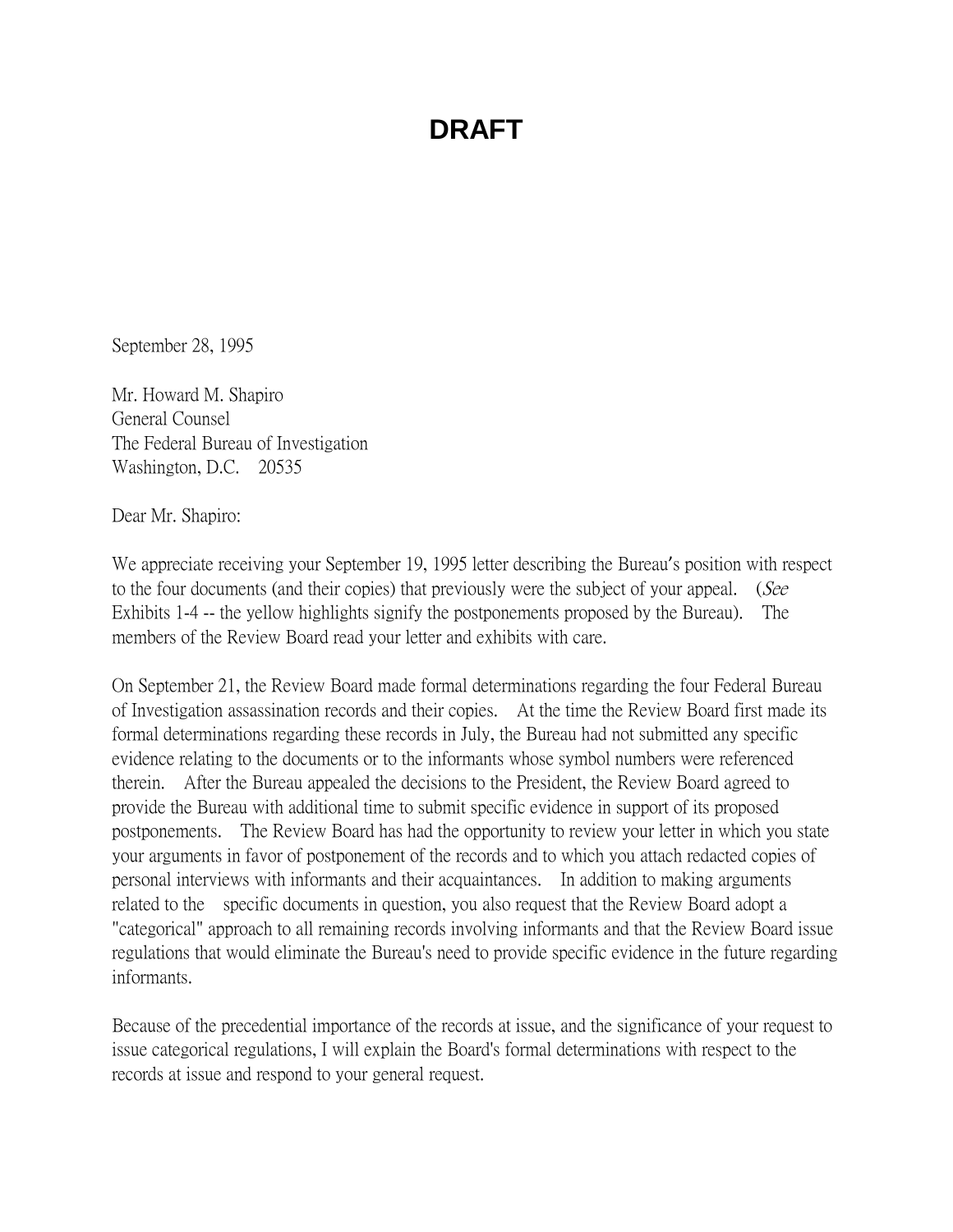#### The Four Records at Issue

#### Exhibit 1: 124-10119-10078.

The Bureau was unable to locate any descendants or relatives of this informant who died in 1979, and you expressed "no further objection to disclosure" of the document. Due to the lack of the clear and convincing evidence needed to support a postponement, and given the Bureau's waiver of any further objection, the Review Board voted unanimously to open the record in full.

#### Exhibit 2: [1](#page-1-0)24-10070-10354.

Exhibit 2 provides a significant lead on the question whether there was any complicity on the part of Dallas police officials in the death of Lee Harvey Oswald. Dated only two days after Oswald was murdered in the Dallas Police Department building, the document is an "urgent" cable to Director J. Edgar Hoover from the Special Agent-in-Charge of the Houston office. The portions of the document that already have been made public reveal that the FBI informant (whose symbol number is redacted), reported that a longstanding female acquaintance of the informant (whose name -- or alias -- is redacted) was reputedly a "fixer" between the Dallas police and the "criminal element."<sup>[2](#page-1-1)</sup> The document reports that the informant called the fixer and asked her questions about the murder of Oswald while he was in Dallas police custody. The informant wanted to know whether it was an "accident" that Ruby had shot Oswald, or whether there was anything more to the story. The document reveals that the fixer believed that there was more to the story than had been disclosed, but was reluctant to talk at that time.

The murder of Lee Oswald has prompted substantial discussion on the question whether his murderer, Jack Ruby, acted alone, or at the behest of organized crime, or with the possible assistance of his contacts in the Dallas police force. Although the Review Board takes no position on the merits of

<span id="page-1-0"></span> $\overline{\phantom{a}}$ Record number 124-10108-10142 is a duplicate of this record, and the Review Board made the same determinations with respect to it.

<span id="page-1-1"></span><sup>&</sup>lt;sup>2</sup>The phrase between "Dallas police and criminal element" remains redacted on the copies of this record now publicly available; however, the FBI has agreed to release this phrase. *See* copy attached at Tab C of your Petition for Postponement Under Section 9(d) of the President John F. Kennedy Assassination Records Collection Act of 1992, dated August 8, 1995, and page 10, footnote 13 of our August 11, 1995 Reply.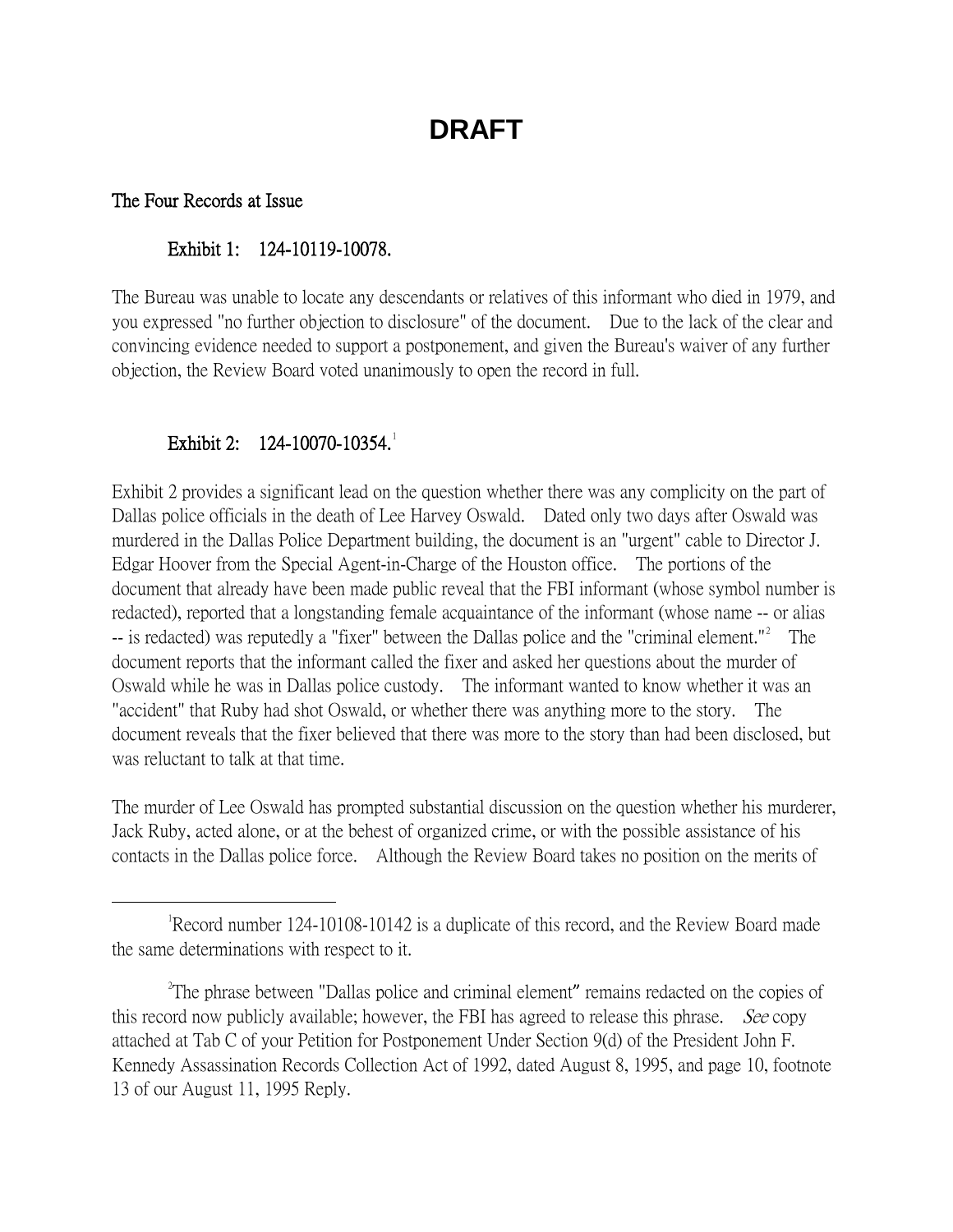Mr. Howard Shapiro September 28, 1995 Page 3

these important issues, it does believe that the document in question clearly is relevant and material to a resolution of them. There is, in short, a very high public interest in this record.

There are three subjects redacted in the document: the symbol number of the former informant, the name (or alias) of the fixer, and the occupation of the fixer. The only evidence provided in support of their postponement by the Bureau consists of an FD-302 report by a Dallas, Texas, FBI agent who conducted an interview with the former informant. In the words of the FBI agent, the informant "does not want his name, telephone number or other identifying information disclosed as to do so would be detrimental to himself, his family and his business."

Since the document does not reveal the identity of the informant, but rather the informant symbol number, the Bureau has a two-pronged responsibility. It must provide clear and convincing evidence, first, that the release of the redacted information would in fact lead to the disclosure of the informant's identity, and second, that the disclosure of the identity would lead to harm. The Board believes that the Bureau did not meet its burden in either case. The Bureau provided no evidence that the release of the redacted information would lead to the disclosure of the identity of the informant, and rather than provide evidence of harm in the event that the identity were disclosed, the Bureau simply repeated the assertions of harm voiced by the informants themselves without providing any corroborating evidence.

Based upon the evidence presented to it, the Review Board voted, unanimously, to release the name and occupation of the fixer (regarding whom no evidence was offered) $\delta$  and to release the prefix and suffix of the informant's symbol number. The only information to be postponed is the numerical portion of the informant's symbol number. The Board decided to redact this portion of the symbol number because it would provide very little (if any) useful information to the public and it would preclude any possible basis for arguing that the release of the number would disclose the identity of the informant.

<span id="page-2-0"></span> $\frac{1}{3}$ Important additional grounds for the release of this information are found at pages 11-12 of our August 11, 1995 Reply.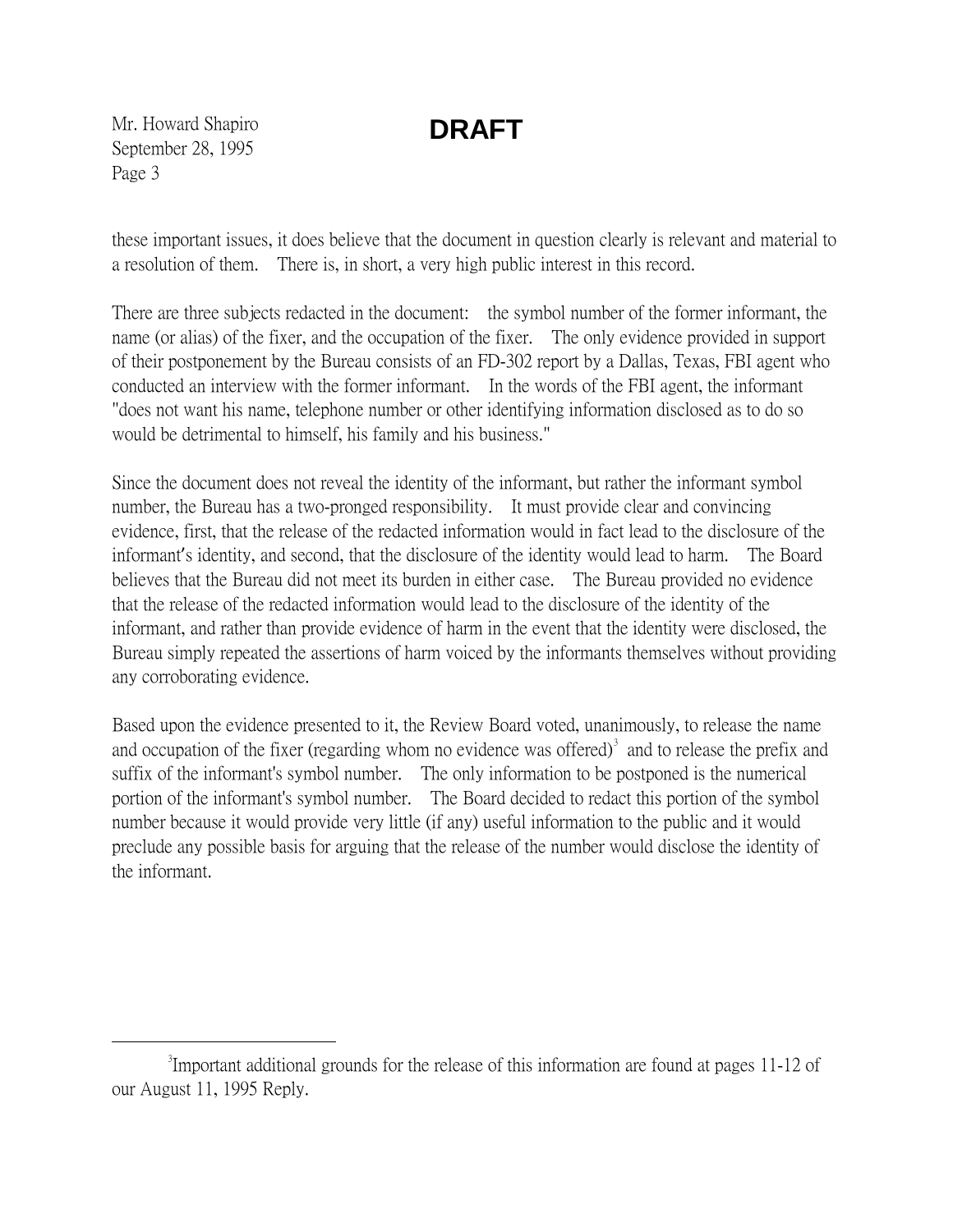Mr. Howard Shapiro September 28, 1995 Page 4

### Exhibits 3 and [4](#page-3-0): 124-10184-10256 and 124-10244-10077.<sup>4</sup>

Exhibits 3 and 4 discuss, in part, a small Communist Party meeting at the home of Ms. Genne Kuhn in Wheeling, West Virginia. In December 1963, Ms. Kuhn had invited five persons to her home to hear a talk by her guest, Arnold Johnson, who was then the Public Relations Director of the Communist Party USA. The documents disclose that three of the five invitees who gathered to hear Mr. Johnson were FBI informants. Your September 19 letter to the Review Board further discloses that two of the informants were married to each other, that both are now living, and that the third informant is deceased. One of the documents also discloses that, at one point, a smaller meeting included only Mr. Johnson, Ms. Kuhn, and two of the three FBI informants.

Although the Bureau provided statements from two living informants (the husband and wife team) and a statement by relatives of the third requesting continued non-disclosure, the Bureau did not demonstrate why releasing the symbol numbers in these two documents would make it any more likely that the informants' identities would be revealed.

Exhibit 3 also discloses other information about some additional Communist Party activities and two file numbers. The Bureau did not make any argument showing how the release of this information would tend to disclose the identity of the informants, given what has already been released, nor did it offer any basis for postponing the file numbers.

Accordingly, the Review Board voted, unanimously, to release all of the information in the two documents, including the file numbers,<sup>[5](#page-3-1)</sup> except for the numerical portion of the informants' symbol numbers.

### The Review Board's Response to the Bureau's Request for a Categorical Approach

<span id="page-3-0"></span> $\frac{1}{4}$ Record numbers 124-10035-10065, 124-10243-10367, 124-10232-10345, 124-10170-10064, and 124-10006-10342 are duplicates of record number 124-10244-10077, as to which the Review Board made the same determinations.

<span id="page-3-1"></span><sup>&</sup>lt;sup>5</sup>Additional grounds for the release of the file numbers are provided on page 9 of our August 11, 1995 Reply.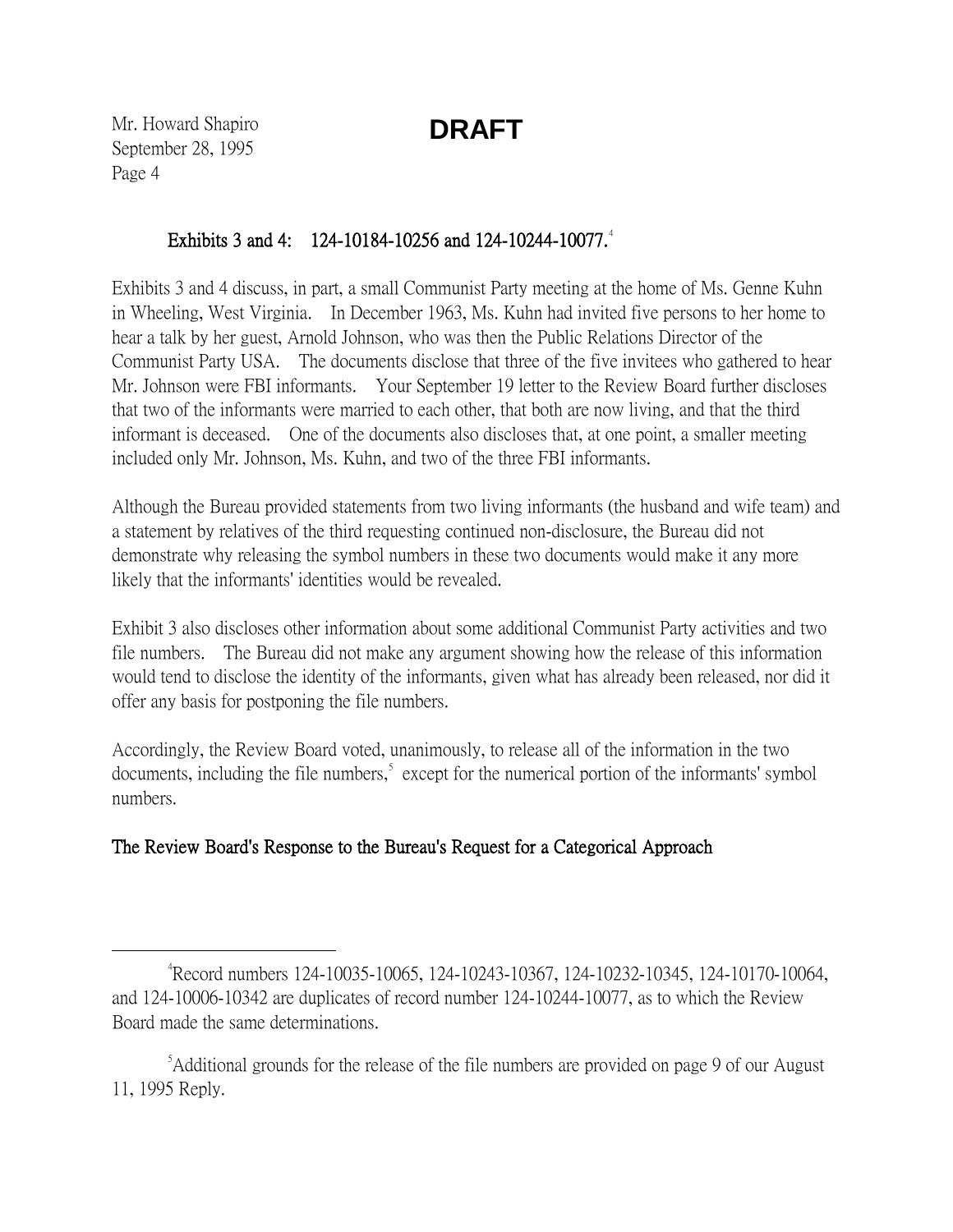Mr. Howard Shapiro September 28, 1995 Page 5

The Bureau reported it had expended more than 300 man-hours gathering information on the four informants. In order to avoid such expenses in the future, the Bureau suggested that the Review Board "adopt a categorical approach when determining whether to postpone disclosure of all similar records." This "categorical approach" constitutes, of course, a significant revision of the Bureau's previously stated willingness to "be prepared with particularity to defend a particular piece of information and the necessity of its not being divulged."[6](#page-4-0)

The JFK Act provides, in relevant part, that

Disclosure of assassination records or particular information in assassination records to the public may be postponed subject to the limitations of this Act if there is clear and convincing evidence that . . .

(4) the public disclosure of the assassination record would compromise the existence of an understanding of confidentiality currently requiring protection between a Government agent and a cooperating individual or a foreign government, and public disclosure would be so harmful that it outweighs the public interest . . . .

44 U.S.C. § 2107.6. The Review Board does not read the statute as giving the Board the latitude to issue blanket regulations that would, effectively, exempt the Bureau from providing any evidence in support of its redactions. The Review Board must, therefore, respectfully decline to adopt the suggestion that a categorical approach be adopted. Under the JFK Act, the Review Board must receive clear and convincing evidence not only that there was at one time an understanding of confidentiality, but that understanding *currently* requires protection and that the disclosure of the prior relationship would be so harmful as to outweigh the public interest in the record.

We make the following observations in response to the Bureau's concerns regarding its expenditure of resources:

<span id="page-4-0"></span> $\overline{\phantom{a}}$  $^6$ Hearing Before the Senate Comm. On Governmental Affairs on S.J. Res. 282 to Provide For the Expeditious Disclosure of Records Relevant to the Assassination of President John F. Kennedy, 102d Cong., 2d Sess. 64 (1992) (statement of the Hon. William S. Sessions).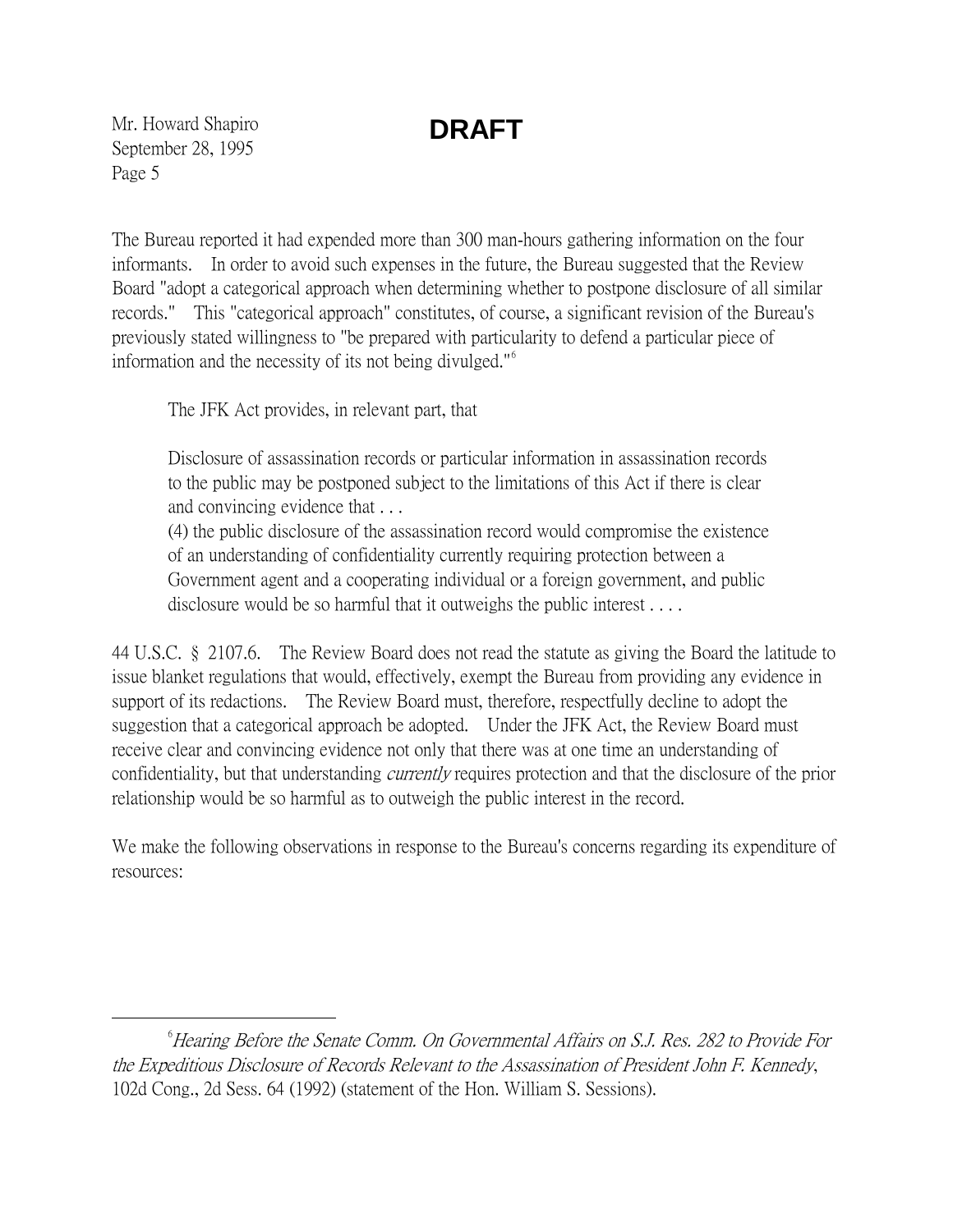Mr. Howard Shapiro September 28, 1995 Page 6

First, the Bureau seems to have devoted part of its effort to obtaining informant confirmation that they had "an understanding of confidentiality" within the meaning of Section 6(4) of the JFK Act. The Review Board did not question the original existence of such an understanding with these informants. Indeed, the Review Board stated in its August 11, 1995 Reply to the President that for the postponements at issue, "the Review Board accepts that the use of informant symbol numbers or the existence of an informant file provides evidence that the informant in question was assured some measure of confidentiality." $\frac{1}{2}$ 

Second, interviews with former informants that simply recount their discomfort with the disclosure of their identities provide little probative information, particularly when there is no reason to believe that the disclosure of all (or part) of a symbol number would reveal the identity. If, on the other hand, a former informant had specific information that identified particular harms, the Board would be interested in receiving such information.

Third, the Bureau devoted some of its resources to tracking down distant descendants of deceased informants. The Review Board believes that such efforts will provide little probative information and would recommend that the Bureau not undertake such efforts.

Fourth, the Bureau continues to withhold from the Review Board evidence from the Bureau's least expensive and most probative source: the informant's source file. Rather than track down an informant to determine what kind of understanding of confidentiality he or she had, the Bureau might simply have shown the Review Board (or staff) a copy of the agreement. Indeed, the Review Board was struck by the Bureau's reluctance to provide copies of confidentiality agreements with informants who insisted that they had signed comprehensive non-disclosure agreements. Similarly, the source file would seem to provide the best evidence of whether the informant at issue had provided information on dangerous persons who might subsequently be inclined to cause harm.

The Review Board continues to be interested in receiving evidence on whether the informant is still living,<sup>[8](#page-5-1)</sup> whether there is any corroborating evidence of any harm that could befall the informant if his or her identity were disclosed, and, very importantly, whether the disclosure of the redacted information in the documents under review would in fact disclose the identity of the informant.

<span id="page-5-0"></span> $\overline{\phantom{a}}$  $n^7$ Page 6, footnote 8 of our August 11, 1995 Reply.

<span id="page-5-1"></span><sup>8</sup>We understand that, in the large majority of cases, this information is retrievable from computer databases without directly contacting the former informants.